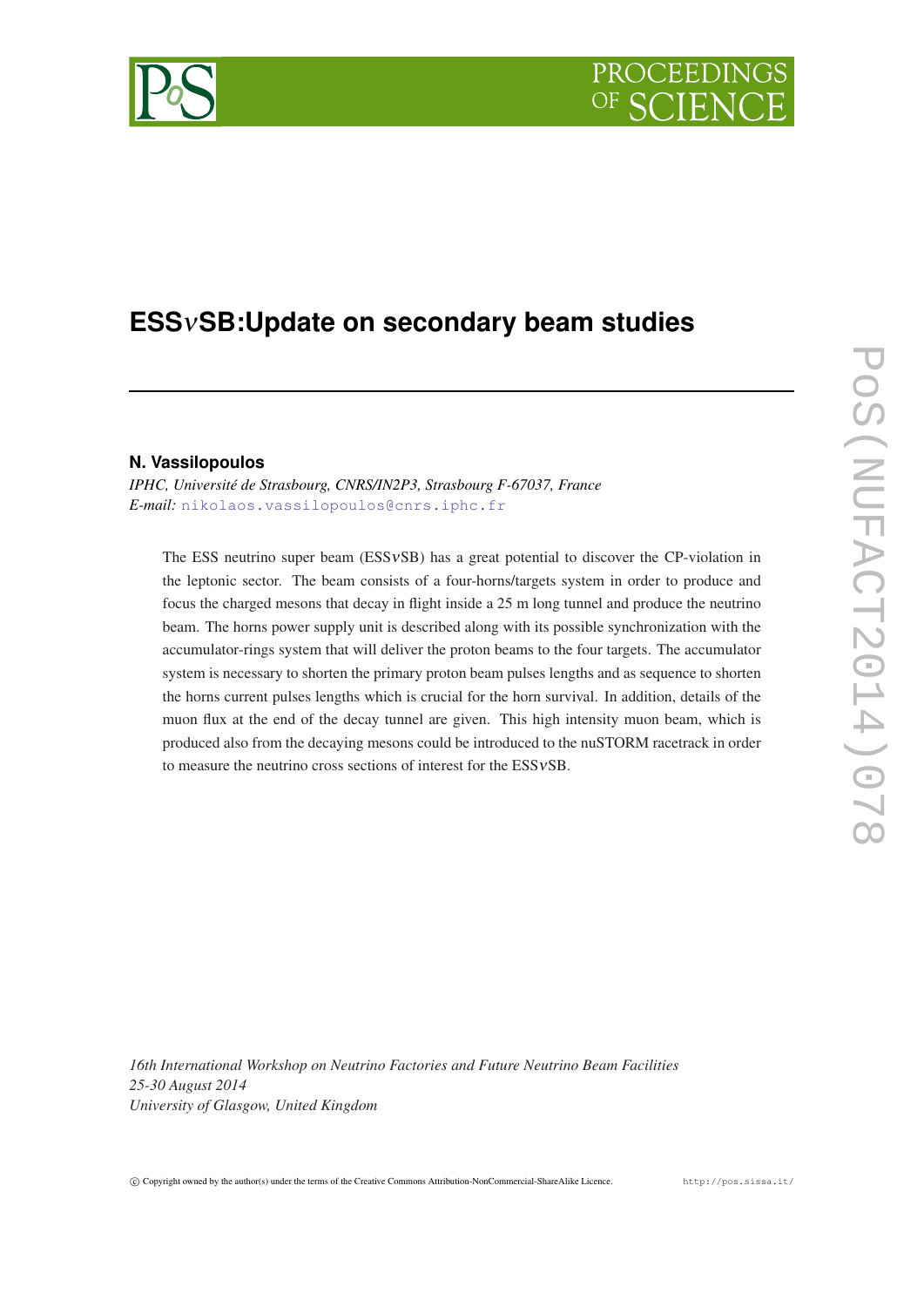#### 1. Introduction

ESSνSB is a long baseline neutrino super beam in Sweden proposed mainly for the discovery of the CP-violation in the leptonic sector and the neutrino mass hierarchy [[1](#page-5-0)]. It will use the European Spallation Source (ESS) linac [[2](#page-5-0)] that will be modified in order to accelerate up to 2 GeV protons for both the spallation source and the neutrino beam with 10 MW of power at 28 Hz, and the future Water Cherenkov MEMPHYS detector [\[3\]](#page-5-0).

The main elements of the secondary neutrino beam are the target station with the four-horns and targets system to produce and focus the charged mesons, the 25 m long decay tunnel to produce the neutrinos from the meson decay and the beam dump to absorb the un-decayed mesons. All the apparatus will be heavily shielded with iron and concrete due the high radiation produced.

Each horn is accepting 350 kA pulses at 14 Hz in order to focus the mesons. Each proton spill to the target lasts a few milliseconds and as result the current pulse will cause the horn to melt using the known methods of horn-cooling. Therefore it is needed to include one or more accumulators [[5](#page-5-0)] between the ESS linac and the secondary beam in order to compress the proton beam from few milliseconds to microseconds. A beam switching yard has also been studied [[6\]](#page-5-0) in order to split the initial proton beam into four-beams after the linac and guide the protons towards the accumulators or the horns depending on the scenarios studied in the next sessions.

In this paper are presented different scenarios of the function of the power supply of the fourhorns system with respect to the function of the accumulators. In addition, the high intensity muon beam produced from the mesons-decays with the neutrinos is studied. These muons could be introduced to nuSTORM experiment [\[7\]](#page-5-0) in order to measure the neutrino cross sections of interest for the ESSνSB.

The detailed description of the  $ESSvSB$  super beam layout, the neutrino fluxes at the detector site and the physics results are presented in [\[1\]](#page-5-0) and in the previous Neutrino Factory workshops proceedings [\[4\]](#page-5-0).

#### 2. Power supply description for the four-horns system

The power supply unit of ESSvSB, which provides the necessary current pulses to the four-horns system, is a modular direct capacitor discharge and energy recovery device [[8](#page-5-0)]. In the main design, a one-half sinusoid current waveform with a 350 kA maximum current and pulse length of 100 µs at 56 Hz is generated and distributed into the four-horns. That 350 kA maximum value that lasts 1.5  $\mu$ s is of our interest in order to focus the particles. In order to provide the current, a bench of capacitors is charged at 56 Hz to  $a + 12$  kV reference voltage and then discharged through a large switch to each horn via a set of strip-lines at the same rate. A current recovery stage allows to invert rapidly the negative voltage of the capacitor after the discharging stage in order to recuperate large part of the injected energy and thus to limit the power consumption. The energy recovery efficiency of that system is very high at 97%. For feasibility reasons, a modular architecture has been adopted with 8 modules connected in parallel to deliver 44 kA peak currents into the four-horn system [\[8\]](#page-5-0).

#### 2.1 ESSνSB operation with four accumulator rings, only neutrinos at ESS

This scenario is described schematically in figure [1](#page-2-0). The 2.8 ms proton pulse at 14 Hz is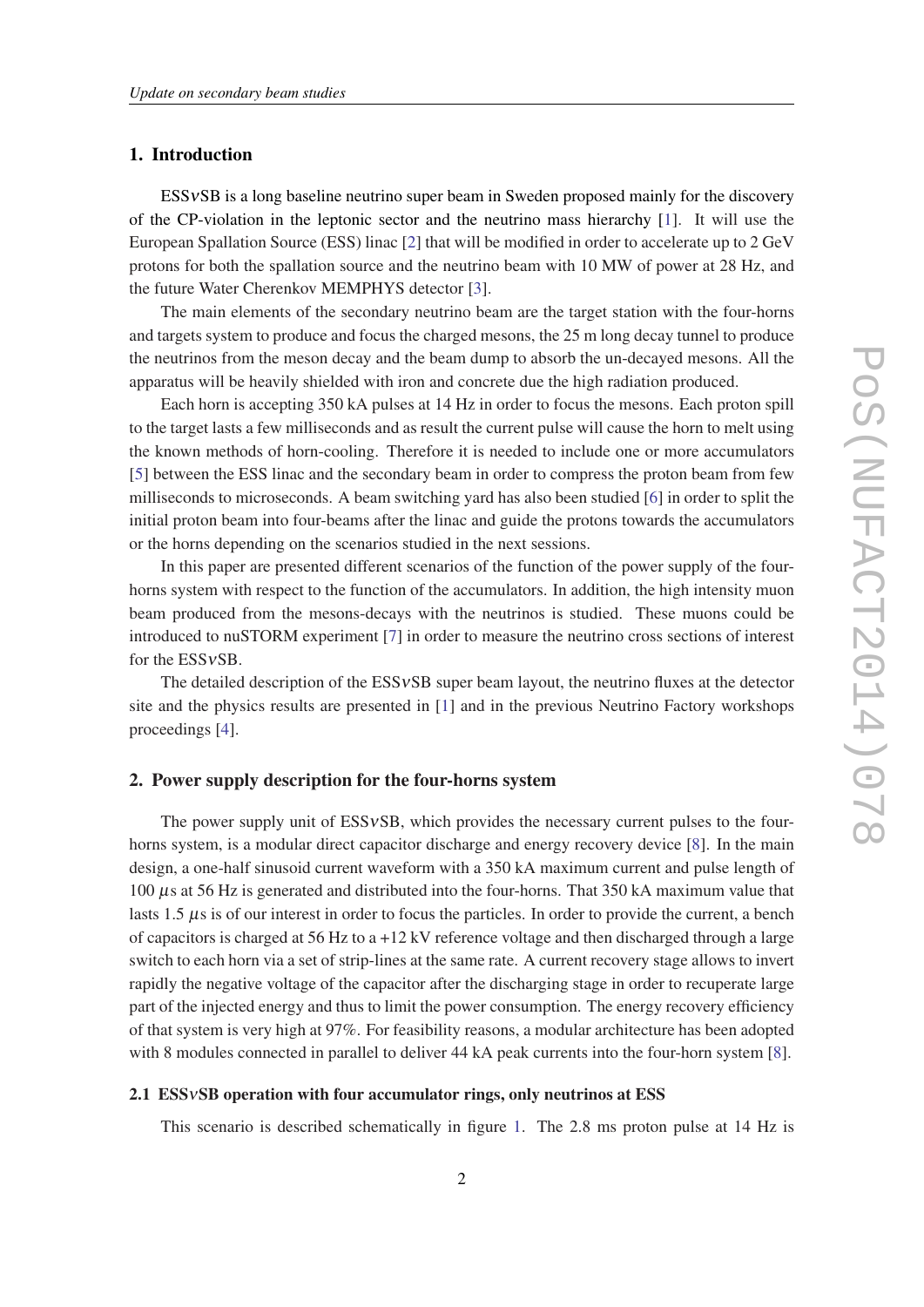<span id="page-2-0"></span>

Figure 1: ESSνSB 4-rings, ν at 56 Hz.



Figure 2: Power supply consuption, proton beam 1.5 µ*s*, 4-Horns, W rms at 56 Hz.

Figure 3: Horn power dissipation, proton beam 1.5 µ*s*, 350 kA peak, at 14 Hz.

split into four individual 0.7 ms proton beams and guided into four accumulator-rings in where the proton pulses are reduced to 1.5 microseconds. Then the proton pulses are guided into the fourhorns system in such a way that the neutrino beam is produced at 56 Hz while each horn works at 14 Hz. The power supply provides to each horn the maximum current for 1.5 µs at 56 Hz. Its consumption is 560 kW while it costs 4 MEuro [\[8\]](#page-5-0). Its power consumption and the power dissipation of the current on the horn as function of the parameter epsilon  $\varepsilon^1$  are shown in figures 2 and 3 respectively, where epsilon reflects the variation of the current pulse at the maximum 350 kA and is correlated to the energy storage and power consuption of the power supply. As result, the smaller the  $\varepsilon$  the higher the power consumption and the costlier or less feasible the power supply.

#### 2.2 ESSνSB operation with four accumulator-rings, neutrinos and neutrons

In this case the neutrino beam is produced 4 times every 0.7 ms with a 68.7 ms time gap that is dedicated to the spallation source, with a cycle of 14 Hz. The power supply has to be modified with two ways. One is to double the capacitor chargers increasing the total cost by a factor of 1.5 or

 $1\varepsilon = 1 - \cos(\tau_{H} - 2 \times \pi/\tau_0)$ , where  $\tau_{H}$  = 1.5  $\mu s$  is the duration of the current pulse at the peak when the protons are hitting the target and  $\tau_0 = 100 \mu s$  is the width of the one-half solenoid pulse.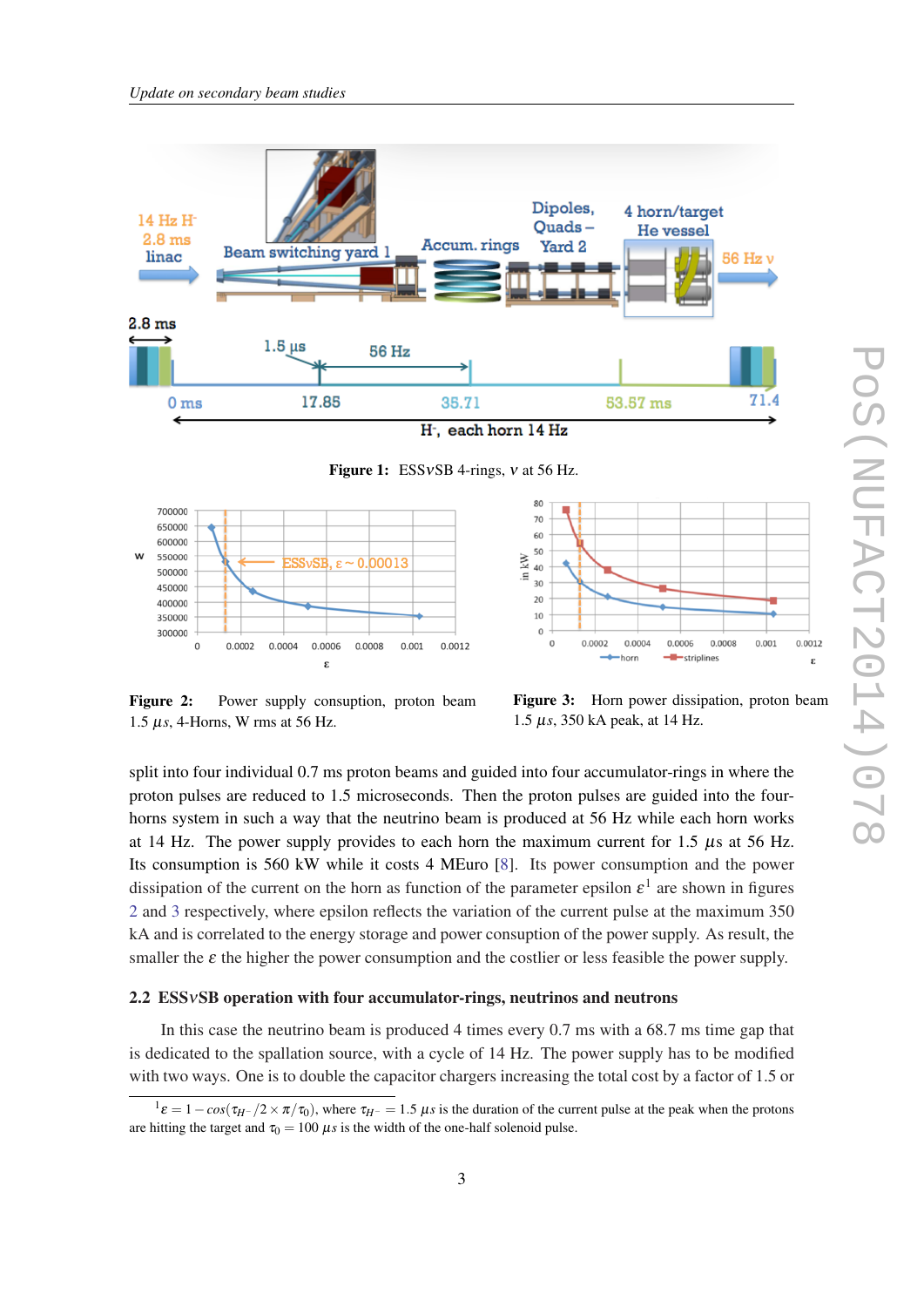to increase their frequency at 112 Hz increasing the power consumption and total cost by a factor of 1.5 and 1.1 respectively.



**Figure 4:** ESSvSB 1-ring, neutrinos every 0.7 ms  $+ 68.6$  ms gap for the spallation source.

#### 2.3 ESSνSB operation with one accumulator ring

This scenario is described schematically in figure 4. The 2.7 ms proton pulse at 14 Hz is guided to one accumulator ring. where every 0.7 ms the proton beam is compressed to one 1.5  $\mu$ s pulse. Then, each one of the four proton pulses is guided by the switching yard to the four horns system. The neutrino beam is produced as in the section before and it is needed to quadruple the capacitor chargers increasing the total cost by 2.5 compared to the first case.

#### 2.4 Other configurations

Other configurations have been studied [\[9\]](#page-5-0) such as reconfiguring the horns in series or without any accumulator along the beam-line but abandoned due to enormous power supply consumption and power dissipation on the horns, and operational and safety issues.

#### 3. Muon fluxes at the end of the decay tunnel

The muon fluxes and their spatial distribution were studied in case the nuSTORM project is adopted at ESS site. At ESSvSB a delivery of  $2.7 \times 10^{23}$  protons on target (p.o.t) is expected per year. Out of those protons,  $3.7 \times 10^{20}$  and  $3.5 \times 10^{20}$  pions, at the corner and the center of the beam-axis respectively, are expected to survive at the end of the decay tunnel. Also  $4.1 \times 10^{20}$  and  $4.2\times10^{20}$  muons, at the corner and the center of the beam-axis respectively, are expected to go through the decay tunnel. Their spatial distribution and momentum are shown in figures [6](#page-4-0) and [5](#page-4-0) respectively. These muons could be used to create a lower energy beam at the nuSTORM-racetrack for measuring the low neutrino energy cross sections (below 1 GeV), which are important for the ESSνSB project.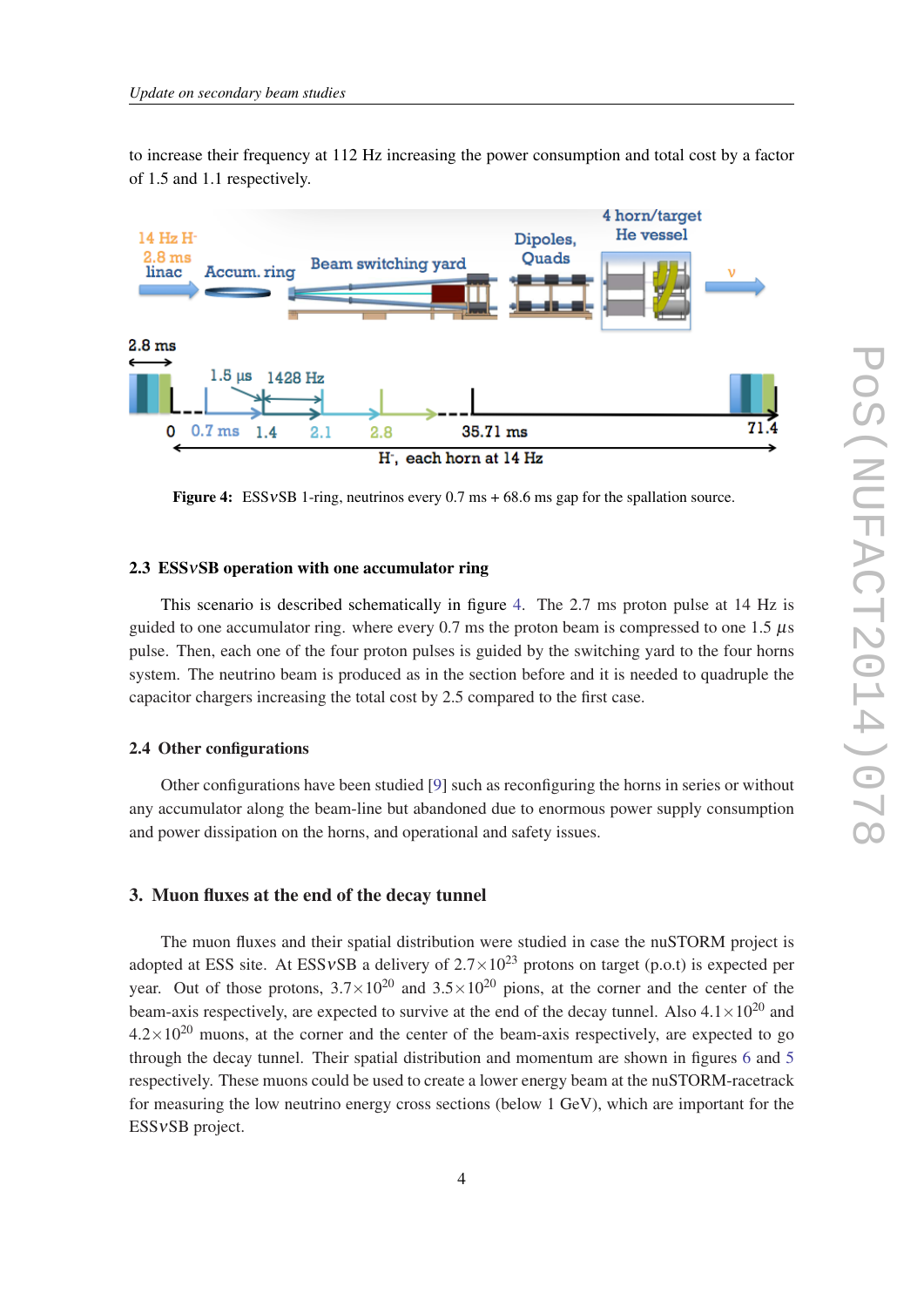<span id="page-4-0"></span>

Figure 5: The transversal xy spatial distribution with respect to the beam z-axis and momentum of muons at the end of the decay tunnel.



Figure 6: The transversal xy spatial distribution with respect to the beam z-axis and momentum of muons at the end of the decay tunnel.

#### 4. Conclusions

In this paper different feasible scenarios of the ESSvSB power supply and accumulator configuration are presented in order to create the neutrino beam. In addition the muon fluxes were calculated at the end of the decay tunnel in case the nuSTORM project is adopted at ESS but without any further analysis.

#### Acknowledgments

The author would like to thank its collaborators in the ESSvSB project for making these studies possible.